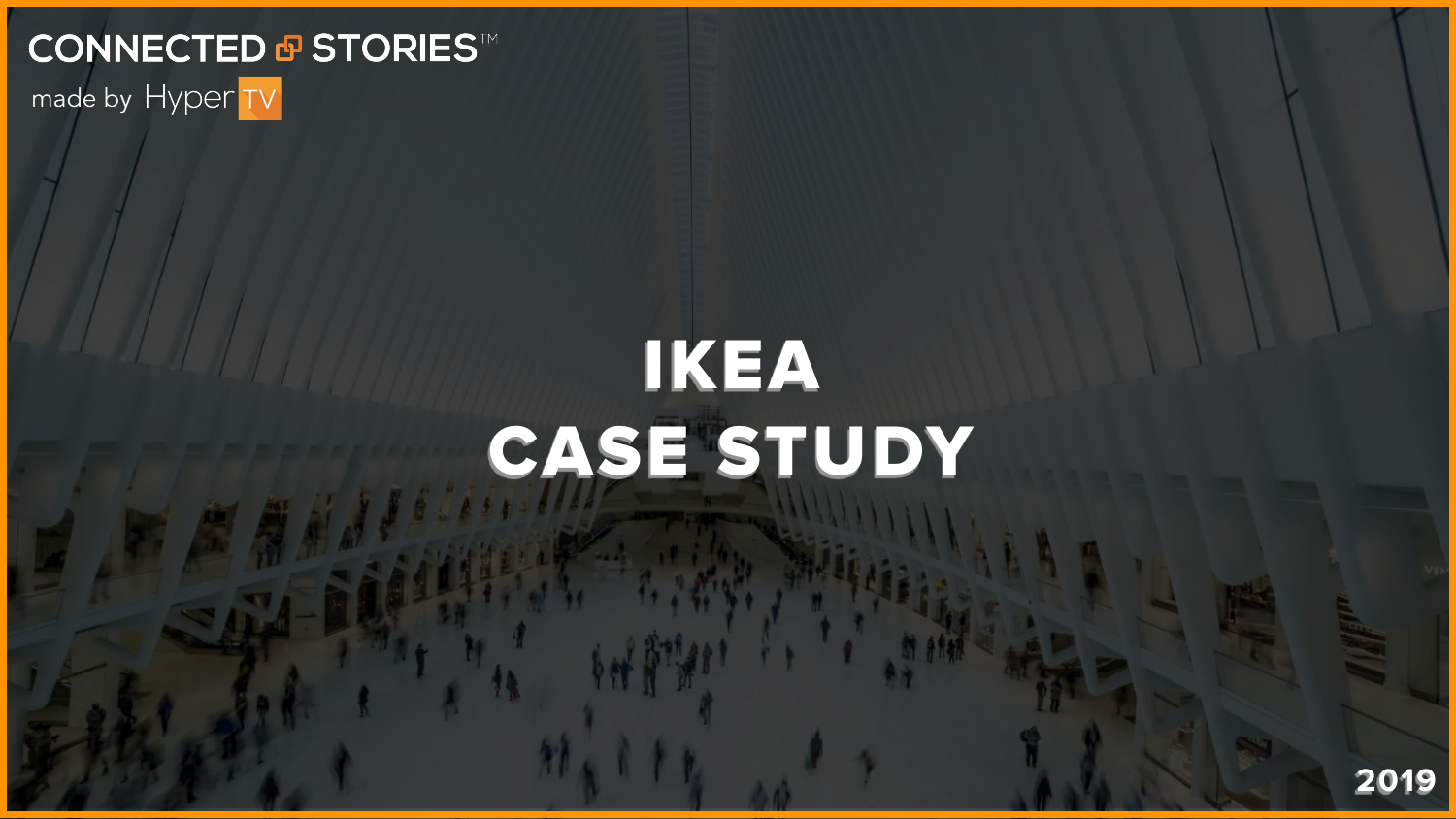#### **THE CAMPAIGN**

For Ikea's latest video advertising strategy (May - July 2019), Wavemaker chose Connected-Stories as its technology partner.

In order to understand the most performing interactive solutions, Ikea opted to test four different interactive vide formats featuring creatives for the "Outdoor" and the "Bedroom" items.

The campaign, scheduled through insertions order reservations, had four different networks involved (Sky Media, Sky Dex, Viralize, and Smiling Video) that Connected-Stories supported constantly to provide constant optimizations and overall performance monitoring.

Connected-Stories' customer success team was in touch with Wavemaker's team throughout the duration of the entire campaign allowing the media agency to understand campaign's performance in real-time.

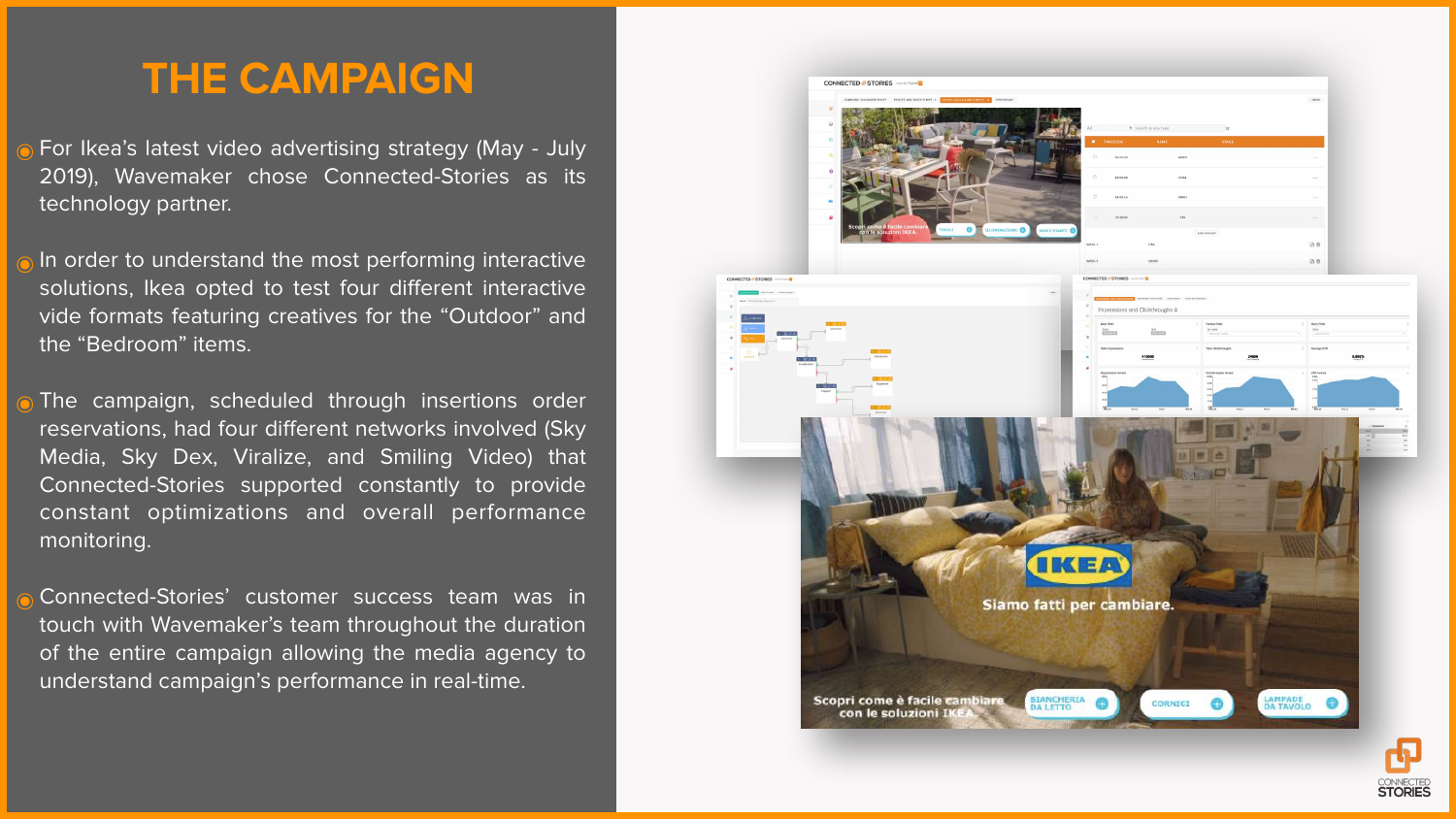#### **MAIN OUTCOMES**

**Ikea's campaign goal was a 3% CTR and Connected-Stories delivered:**







NGAGEMENT

### **Exclusive Multi-Layered Video Tech**

- ๏Patented technology to create video content consisting of multiple layers;
- ๏Combination of layers made at distribution stage in real-time;
- ๏Orchestrated by rules inferred by machine learning process;
- ๏Video Player agnostic, works with the most popular solutions on the market.







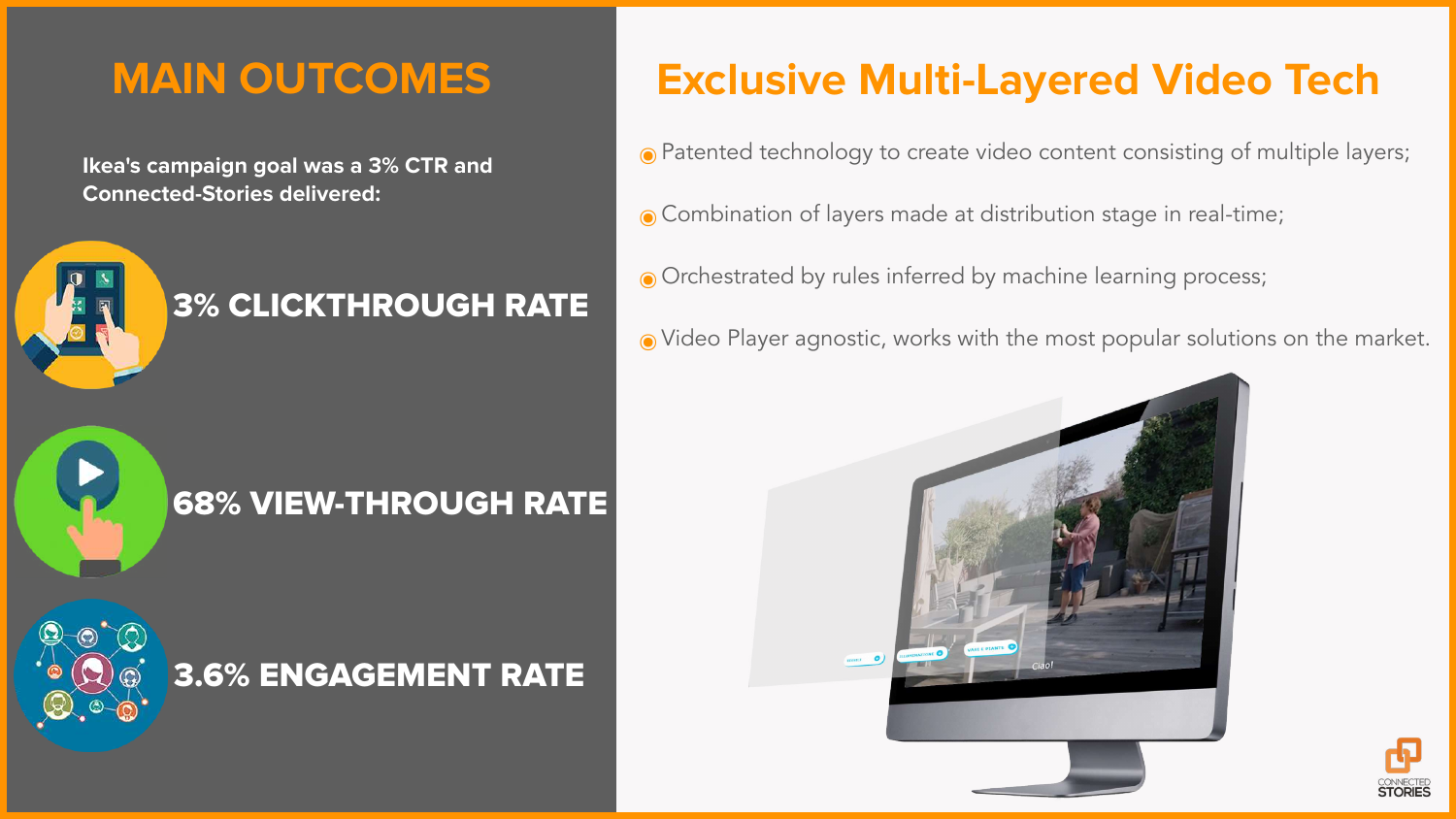#### **VIDEO AD UNITS**



#### Throughout the campaign, four different video ad formats were utilized featuring two main creative subjects: "Bedroom" and "Outdoor":



- **• Vertical video • Smart-L • Interactive CTA • Vertical video**
- 



**• Dynamic frame • Interactive CTA**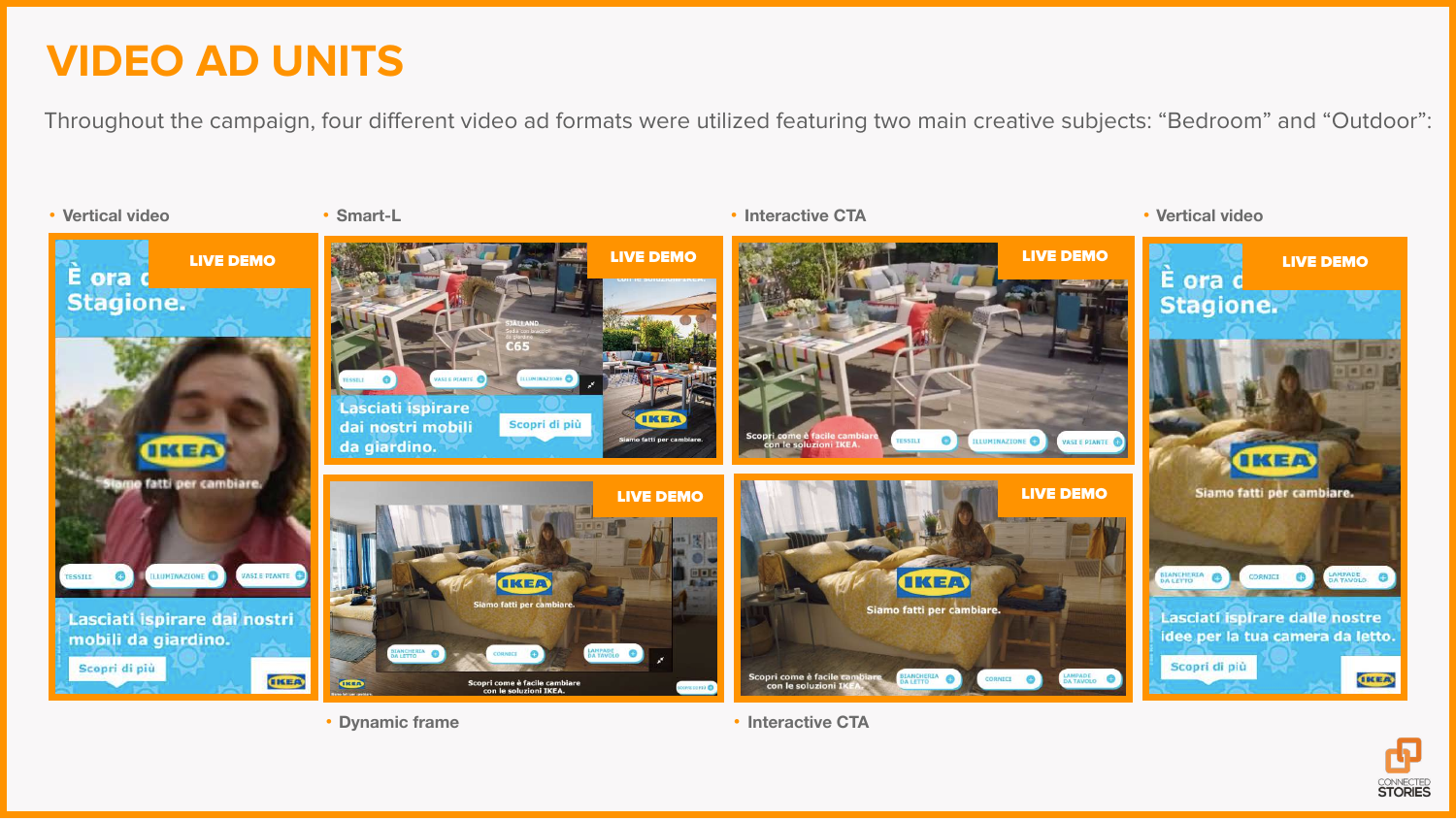## **WORKFLOW AND OPTIMIZATIONS**



Connected-Stories flexible and agile workflow played a key role in all the aspects of the campaign:

- ๏Lead-time was reduced to a couple of days. Connected-Stories worked closely with Wavemaker and DDB to setup the formats within the platform and after a couple of rounds of review the campaign was live.
- **Throughout the entire campaign, Connected-Stories** analytics dashboard communicated results in real-time and allowed for interesting insights taken into accounts for optimizations without the need of retrafficking whatsoever.
- ๏This was also the first campaign that Connected-Stories introduced in-page analysis. This allowed both the networks and the media agency to truly understand each page's performance and modify delivery based on that.